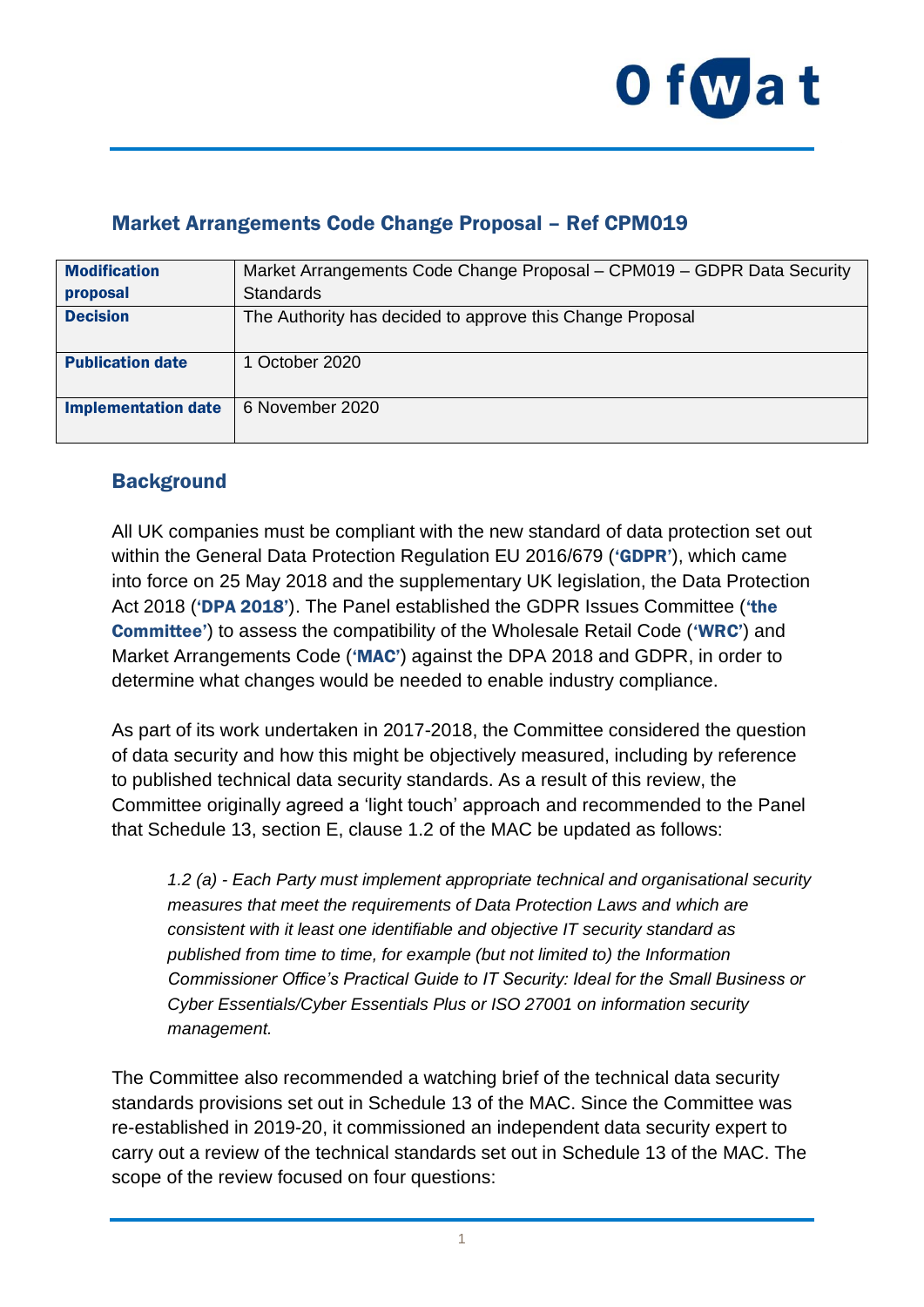- 1. What data security standards or schemes are presently available which allow objective benchmarking in a data sharing context?
- 2. Are there any schemes which are particularly suitable for use in this market, given the nature of personal data involved and the means by which it is presented?
- 3. Amongst the schemes available, are there any which could feasibly be utilised as a single standard that Trading Parties operating in the market carry varying size, risk and resource profiles?
- 4. Is it possible to enhance or improve the current data security benchmarking in the solution whilst maintaining Trading Party flexibility of choice?

# The issue

At the August 2019 meeting, the Committee considered the advice of the expert, as set out in Attachment C of the Panel's Final Recommendation Report. One of the findings of the expert was that Cyber Essentials/ Cyber Essentials Plus, currently listed as an example in Schedule 13 of the MAC, does not meet certain key criteria when assessed against the Information Commissions Office guidance and the GDPR. Therefore, on its own, the guidance could not ensure compliance.

The expert identified alternative standards which would enable compliance and would be suitable for use in the business retail market. The expert also identified additional security controls which could be used to supplement Cyber Essentials to achieve compliance. This included risk assessment, information security policy, information security responsibility and training and awareness. The full list of supplementary controls is included in Appendix C of the Panel's Final Report.

# The Change Proposal<sup>1</sup>

This Change Proposal seeks to update the example data security standards identified in section E of Schedule 13 of the MAC, to better facilitate compliance through the identification of data security standards compliant with GDPR security requirements.

As set out in section 3 of the Panel's Final Recommendation Report, the Committee asked the expert to rank the security standards listed in their findings report, taking into account the following criteria:

• particular suitability or relevance to the water business retail market

<sup>&</sup>lt;sup>1</sup> The proposal and accompanying documentation is available on the MOSL website at <https://www.mosl.co.uk/market-codes/change#scroll-track-a-change>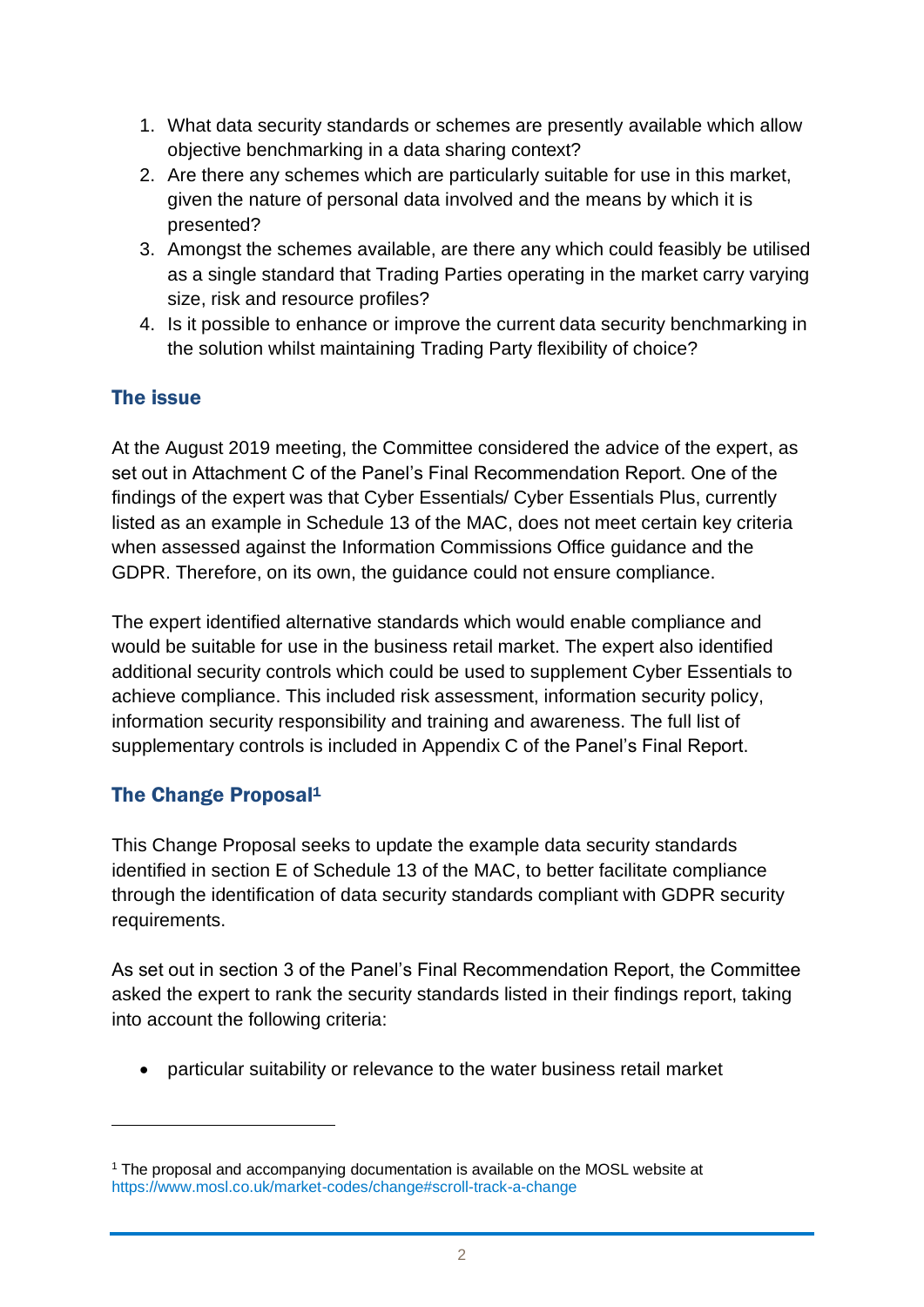- particular suitability taking into account the types of data processed and the specifics of processing and sharing (CMOS transactions)
- suitability to larger or smaller trading parties or both especially bearing in mind costs or complexity
- suitability to Wholesalers, Retailers or both
- costs generally
- configurability or any restrictions.

Having reviewed the rankings provided by the expert, the Committee recommended the following security standards be listed as examples in the Schedule 13, section E of the MAC:

- Network and Information Systems Regulations 2018<sup>2</sup>
- Publicly Available Standard (PAS) 555:2013
- Centre for Internet Security (CIS)
- International Organisation for Standardisation (ISO) 27001<sup>3</sup>.

Rationale on why these standards were selected is detailed in the table under section 3.1 of the Panel's Final Recommendation Report.

### Industry consultation and assessment

An Industry Consultation was not carried out on this Change Proposal. The Committee decided that the wider industry need not be consulted as the change serves only to identify example standards which facilitate compliance and does not impose additional obligations upon Trading Parties. The Committee consulted with a data security expert and their own IT professionals and did not believe a consultation would bring any additional benefits.

When voting on whether to recommend CPM019 to the Panel, the Committee members agreed unanimously with the proposed solution. The Committee agreed that this Change Proposal would further the market objectives and principles of proportionality, transparency, barrier to entry, non-discrimination and customer

 $2$  The EU Security of Networks and Information Systems (NIS) Directive, which provides Competent Authorities the ability to assess the cyber security of Operators of Essential Services known as the Cyber Assessment Framework, was recommended by the independent expert. The Committee recommended the UK Network and Information Systems Regulations 2018 as this implements that Directive into UK law.

 $3$  ISO27001 is already currently listed as an example in Schedule 13. The work undertaken for this change confirmed that it is a suitable standard to cite.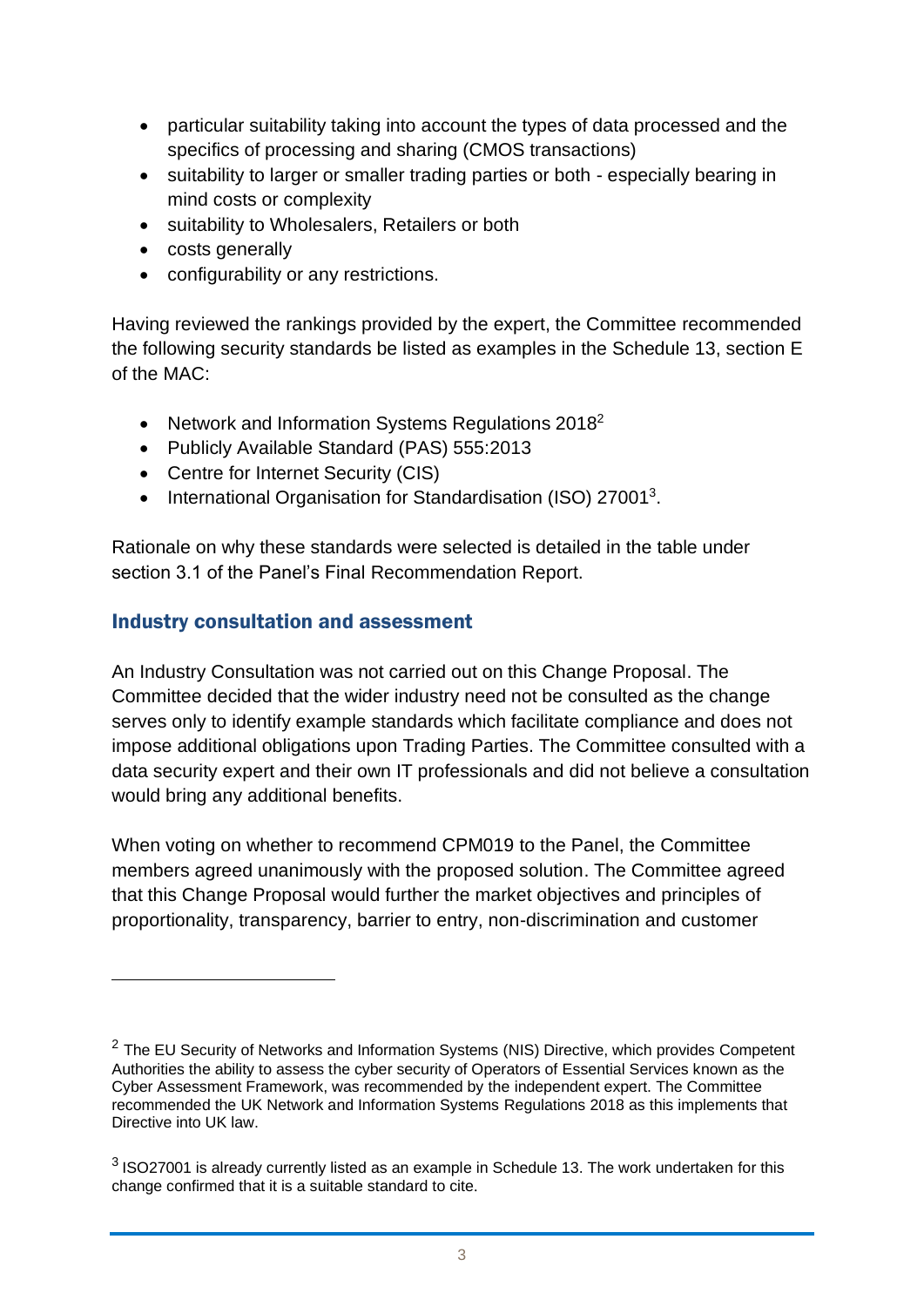participation. The Committee also provided the following rationale on the benefits of CPM019:

- The change will result in the requirements for compliance with the GDPR being more transparent to Trading Parties and therefore may result in improved compliance with the GDPR.
- It removes Cyber Essentials and Cyber Essentials Plus from the list as they do not meet certain key security criteria. Therefore, the change removes examples that are not fully compliant with the GDPR requirements on data security.
- No party is excluded by these standards as there is a range of options to work towards, each with their own benefits.

The Final Recommendation Report states that "one Committee Member raised the concern that because the change is not mandating any security standards it does not better facilitate compliance with the GDPR. Another felt that the list should be a framework of requirements used as a benchmark for minimum standards that Trading Parties could self-certify against. This is because some of the standards are onerous, and possibly a barrier to entry, to be able to achieve an absolute certification against".

The Committee agreed that Cyber Essentials and Cyber Essentials Plus should be removed from the list of examples in the MAC. This is because the expert advised that on their own, Cyber Essentials and Cyber Essentials Plus do not meet the ICO requirements of data security. It was agreed that best practice would be to include example security standards that are able to meet the ICO requirements without additional controls. This would not prevent a Trading Party from using Cyber Essentials and bolstering it with other controls. As such, Committee Members felt it would be wrong to recommend this, when by itself it does not meet the minimum requirements.

#### Views of the Customer Representative

With regards to CPM019, from the perspective of the Customer Representative, the Customer Representative welcomed the review carried out by independent expert. They noted that the MAC must comply with data security standards and they support the work that has been carried out by the GDPR Committee. Furthermore, they highlighted that it is essential that data security standards protect personal customer data in the business retail market. Finally, they agreed with the introduction of the proposed change as it should help to ensure GDPR compliance which, in turn, could improve customer confidence the market.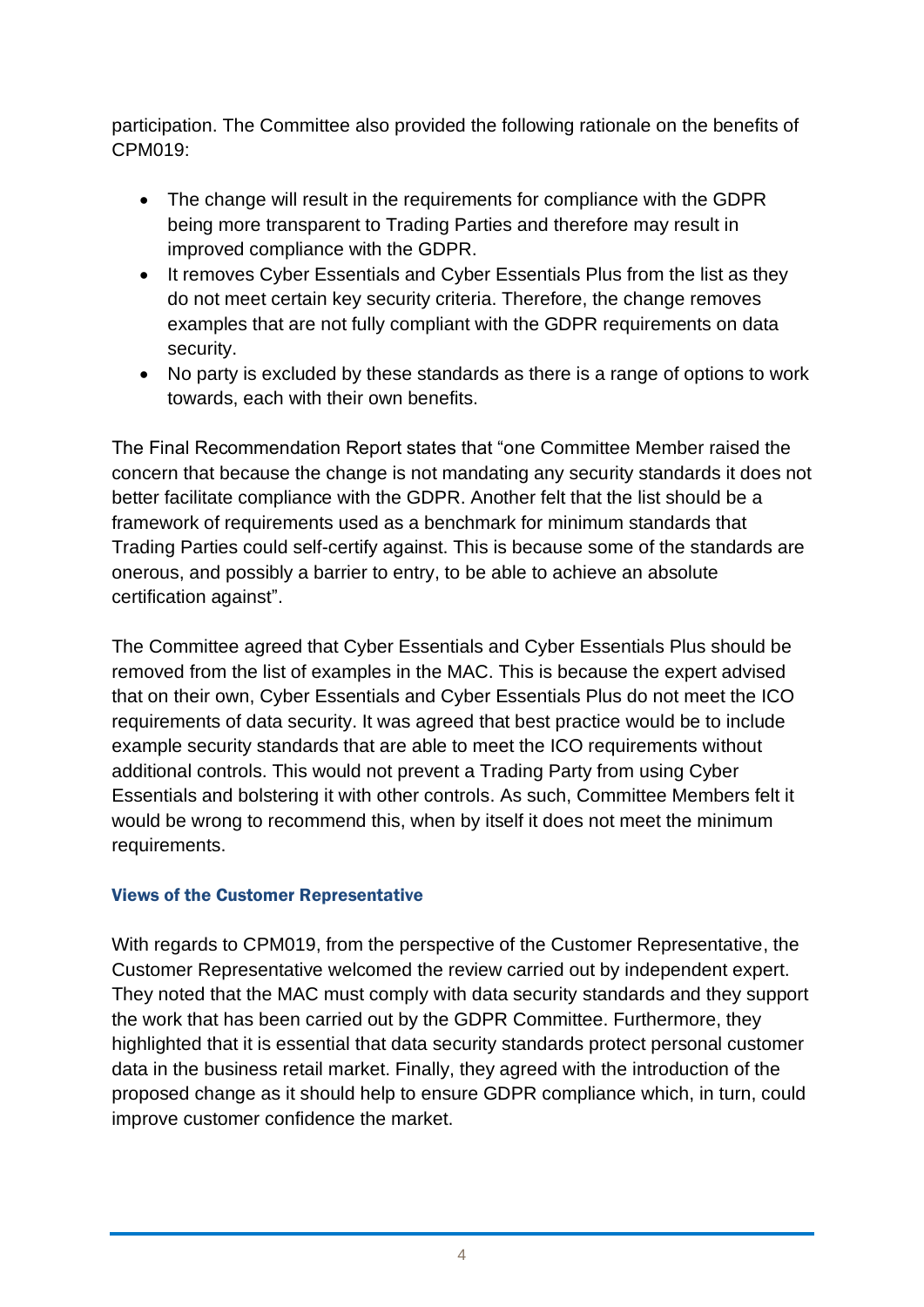### Panel recommendation

The Panel considered this Change Proposal at its meeting on 28 January 2020. It recommended, by unanimous decision, that the Authority approve this proposal. This recommendation has been made on the basis of improving the principles of proportionality, transparency, barrier to entry, non-discrimination and customer participation. The recommended date of implementation is 15 May 2020.

## Our decision

We have considered the issues raised by the Change Proposal and the supporting documentation provided in the Panel's Final Report. We have concluded that the implementation of the of CPM019 will better facilitate the principles and objectives of the Wholesale Retail Code detailed in Schedule 1 Part 1 Objectives, Principles and Definitions, and is consistent with our statutory duties.

## Reasons for our decision

The independent data security expert was a company that brought together experienced professionals from across various industries. At the time of the report, the company had provided personal data protection and information security consultancy for over 12 years.

Having reviewed the evidence provided by the Panel in its Final Recommendation Report, we understand the issues it seeks to address and the rationale for recommending this Change Proposal.

We are approving this Change Proposal on the basis it will provide transparency and help reduce barriers to entry to Trading Parties in terms requiring Trading Parties to operate to identifiable standards of data security and protection to better facilitate compliance with GDPR. In addition, the Change Proposal does not mandate specific security standards, but provides some indicative examples to enable compliance, allowing Trading Parties some degree of flexibility. Ultimately, this Change Proposal should have a positive effect on business retail customers because by strengthening the governance relating to compliance with GDPR in the MAC, Trading Parties cannot but be aware of their obligations under the GDPR.

We have set out below our views on which of the code principles are better facilitated by the Change Proposal.